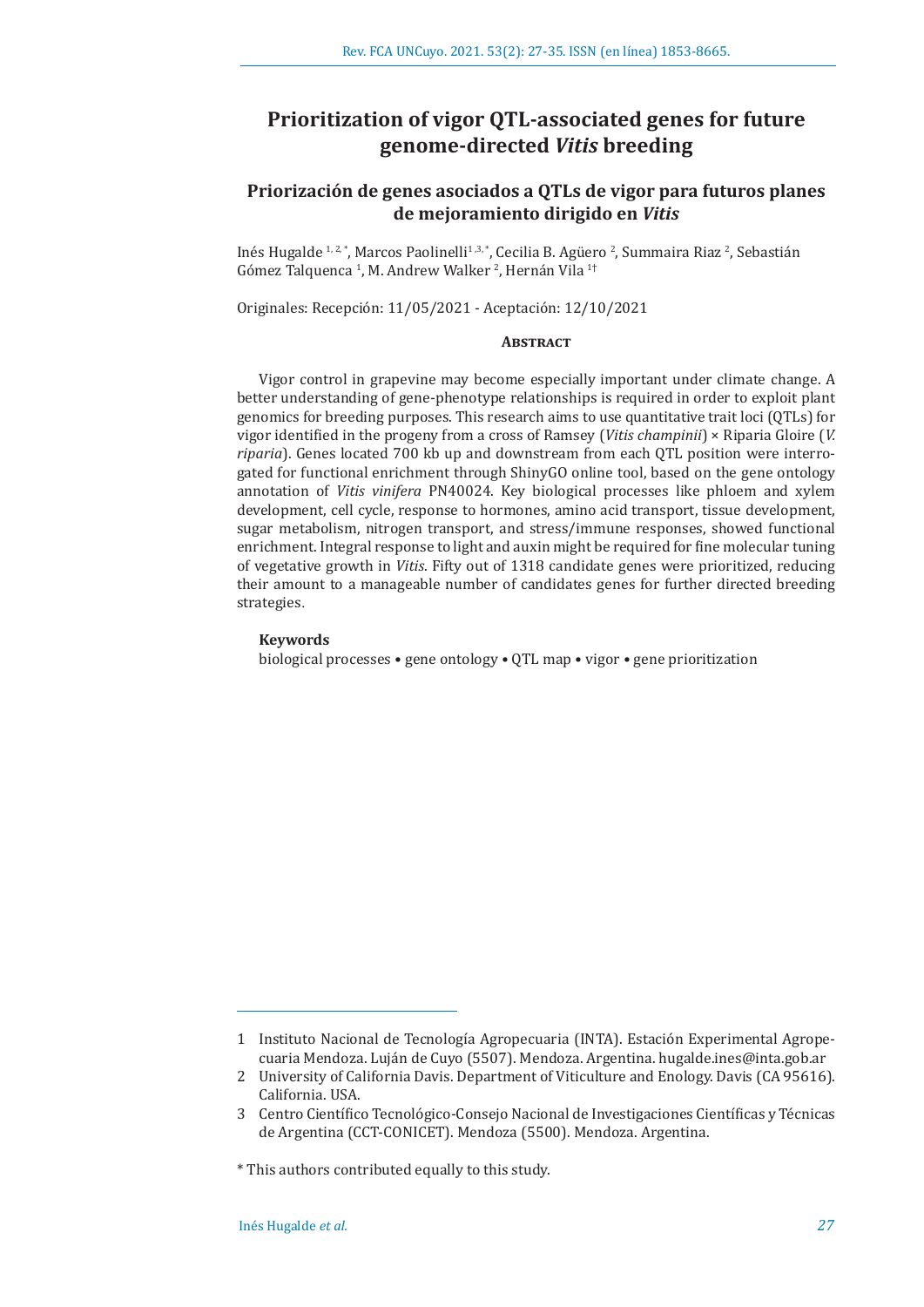#### **Resumen**

El control del vigor en vid es un factor de gran importancia en el contexto de cambio climático actual. Es necesario desarrollar una mejor comprensión de la relación gen-fenotipo para la asistencia del mejoramiento vegetal mediante genómica. En este trabajo se utilizó la información obtenida de un mapeo de QTLs para vigor realizado con la progenie de Ramsey (*Vitis champinii*) × Riparia Gloire (*V. riparia*). De acuerdo a la anotación ontológica de Vitis vinifera PN40024, los genes ubicados 700 kb por encima y por debajo de cada marcador fueron interrogados para determinar enriquecimiento funcional a través de la herramienta online ShinyGO. Distintos procesos clave en la definición de vigor mostraron enriquecimientos altamente significativos, tales como desarrollo tisular (floema y xilema), ciclo celular, transporte de aminoácidos (nitrógeno) metabolismo de azúcares y respuesta a hormonas, a estrés e inmune. La respuesta integral a la luz y la producción de auxinas parece modular molecularmente el crecimiento vegetativo en *Vitis*.

#### **Palabras clave**

proceso biológico • ontología génica • mapeo de QTL • vigor • priorización de genes

# **INTRODUCTION**

The understanding of genotype-phenotype associations constitute a major challenge for plant scientists. The causal association between variation of a certain trait and genotypic differences is the foundation for developing targeted strategies to be used in molecular breeding (1).

Vigor is considered as the propensity to assimilate, store, and/or use non-structural carbohydrates to produce large canopies. It is associated with high metabolism and rapid shoot growth (17). The main processes that account for vigor are: 1- carbon assimilation or photosynthesis, 2- cell growth, by division and expansion, and 3- leaf area development, for the reception of  $\mathrm{CO}_2$  and light. All these complex processes contribute to what is known as a highly quantitative trait.

There is increasing interest in understanding the genetic basis of grapevine vigor and biomass production, given its substantial impact on yield, water management, plant health, and fruit quality. Advances in understanding the genetic bases of complex traits through genetic mapping and quantitative trait locus (QTL) analysis have linked certain complex phenotypes to specific regions of chromosomes, and helped to identify the action, number, and precise location of these regions. The Ramsey (*Vitis champinii*) × Riparia Gloire (*V. riparia*) linkage map was developed by Lowe and Walker (2006) with the goal of mapping traits like biotic resistance, drought tolerance and vigor. We recently reported QTLs for vigor in this progeny that are associated with leaf area, specific leaf area, field canopy biomass and several partitioning indices (12). However, the genes behind these quantitative traits have not been identified. Here, we analyze the function of genes surrounding the QTLs based on gene location and the Gene Ontology (GO) annotation of the *V. vinifera* genome. GO is a computational representation of the functions of protein and non-coding RNA molecules produced by genes from many different organisms. It can be used for interpreting large-scale molecular biology experiments to gain insight into the structure, function, and dynamics of an organism. This approach was proposed by Correa *et al.* (2014) when identifying QTLs and candidate genes associated with cluster architecture in grapevines, and later by Ritcher *et al.* (2019), when approaching cluster architecture and revealing genes enriched by physical projection of the QTLs onto the PN40024 reference genome sequence.

In this paper, we communicate the results of a GO functional enrichment to prioritize candidate genes responsible for vigor that interrogated 1318 genes obtained from the QTL mapping of the Ramsey x Riparia Gloire progeny. We also attempt to elucidate the putative role of genes in terms of physiological and biochemical processes and identify priority genes for further targeted breeding approaches.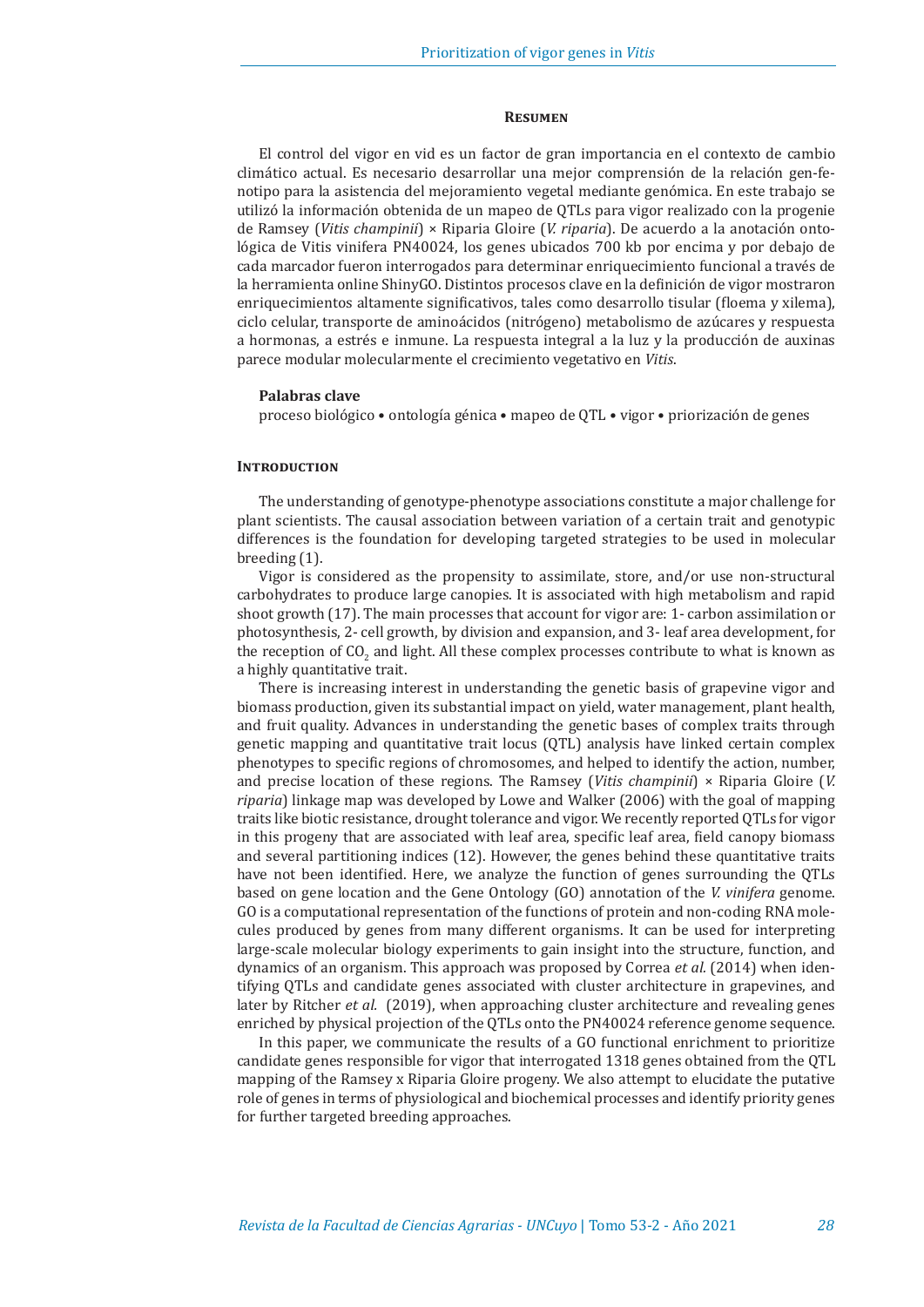#### **Materials and Methods**

Six highly significant QTLs for vigor components from the Ramsey x Riparia Gloire map were selected based on their LOD values above the genome wide significance level (12). The BLAST server against the *V. vinifera* PN40024 genome (https://urgi.versailles.inra. fr/blast/) was then used to locate the hybridization regions of PCR primers targeting the simple sequence repeat (SSR) markers linked to the selected QTLs (table 1, page 30-31). The coordinates 700 kb upstream and downstream of primer hybridization on the reference sequence were used to identify the genes within the region flanked by those limits. The 700 kb limit was established considering that candidate genes should be no farther than 3-4 cM from the marker, since the *V. vinifera* genome has been estimated at about 475 Mb and 1 cM equals 200-300 kb (3). For that purpose, a script was developed to search for annotated genes flanking the QTL regions in the annotation file of the *V. vinifera* PN40024 genome.

The annotated genes found with the script were then used to interrogate for functional enrichment through ShinyGO online tool version 0.61 (8). For the set of genes contained in the QTL regions associated with vigor, the occurrence of associated gene ontology terms (GO terms) was statistically evaluated for overrepresentation through an hypergeometric test retrieving those GOterms with statistical significance (False Discovery Rate < 0.05) when comparing their percentage of occurrence with the percentage of each GOterm in the whole annotated genome. Integral plots that associate gene locations in chromosomes with enriched GO categories were performed with shinyCircos (22).

#### **Results**

In this work, GO functional enrichment allowed the identification of genes involved in key processes related to vigor and prioritization reduced the number of candidate genes from 1318 to 50.

Our results show that associations between overrepresented GO terms and vigor helped to rank candidate genes, based on their putative function. Phloem and xylem development, cell cycle, response to hormones, tissue development, aminoacid and nitrogen transport, sugar metabolism and immune responses, all showed functional enrichment (figure 1 page 32;table 1, page 30-31).On chromosome 1, mostidentified genes encode for aminoacid transmembrane transporters (figure 1 page 32; table 1, page 30-31). In addition, the single gene found on chromosome 3 influences the enrichment for functions related to transport of organic acids and nitrogen compounds.

Two important transcription factors (TFs) related to photomorphogenesis (TF 104879018) and auxins (TF 104879021) were identified on chromosome 4 (figure 1 page 32; table 1, page 30-31). TFs are especially interesting because they control the expression of several genes. Genes in chromosome 10 are involved in biotic and abiotic stress responses (figure 1 page 32;table 1, page 30-31). Another transcription factor related to this processes, identified in table 1 (page 30-31) as 100243518, appears significant in this chromosome. On chromosomes 14 and 19, we found the most varied group of genes in terms of function (figure 1 page 32; table 1, page 30-31), including, once again, genes encoding for nitrogen transport, that are key for growth, cell cycle regulation and development (13, 19). Many genes encode for proteins involved in phloem and xylem development. This was the function with major enrichment (figure 1 page 32; table 1, page 30-31). It represents a key aspect for growth, as transport of water, nutrients, proteins and sugars is vital for the plant to develop.

### **Discussion**

Although the analysis used the *V. vinifera* PN40024 genome, due to its superior characterization and annotation, sequence alignment with *V. riparia* Gloire (9) of chromosomes with significant QTLs averaged 96,77 % (data not shown). Also, Liang *et al.* (2019) determined a 97.34-97.65% identity through whole genome comparison of *V. vinifera* PN40024 with two *V. riparia* accessions.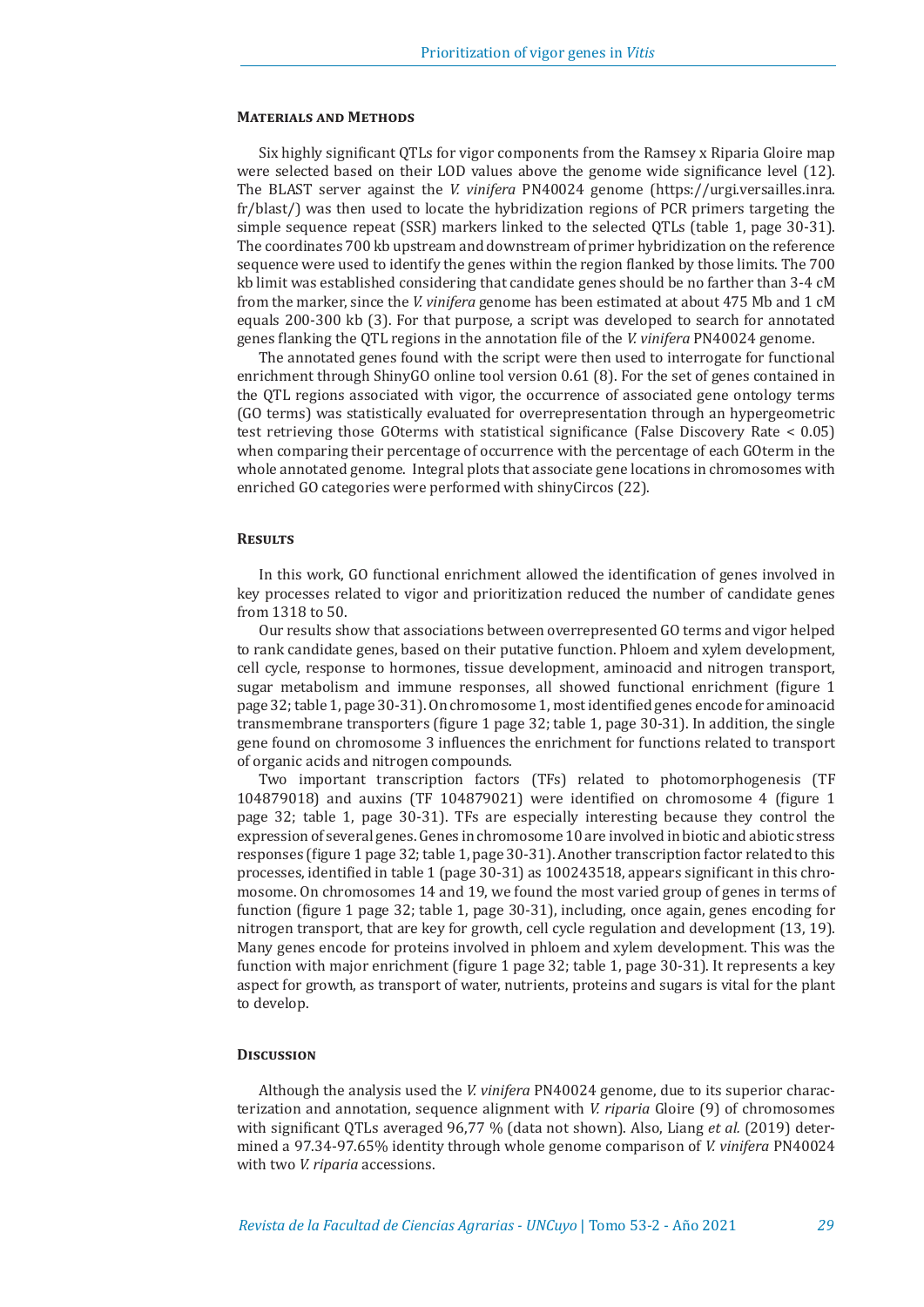**Table 1.** Prioritized genes for vigor based on Gene Ontology enrichment analysis and hypothetical function of predicted proteins. SSR markers associated with selected QTLs are shown with chromosome number.

**Tabla 1.** Genes priorizados para vigor basados en enriquecimiento por ontología génica y sus respectivas funciones proteicas hipotéticas. Los marcadores SSR asociados con los QTLs elegidos se identifican por número de cromosoma.

| Chrom #<br>Marker ID       | Locus        | <b>Protein/Accession</b>                  | <b>Function</b>                                                                                                                             |
|----------------------------|--------------|-------------------------------------------|---------------------------------------------------------------------------------------------------------------------------------------------|
| $\mathbf{1}$<br>ssrVvUCH29 | LOC100240857 | Lysine histidine transporter 1 (LHT1)     | Amino acid transmembrane transport                                                                                                          |
|                            | LOC100247632 | LHT1                                      | Id.                                                                                                                                         |
|                            | LOC100247728 | LHT <sub>2</sub>                          | Id.                                                                                                                                         |
|                            | LOC100257870 | LHT1                                      | Id.                                                                                                                                         |
|                            | LOC100264875 | LHT1                                      | Id.                                                                                                                                         |
|                            | LOC100244217 | Signal recognition particle subunit SRP72 | Targeting secretory proteins to rough<br>endoplasmic reticulum membrane. SRP-<br>dependent cotranslational protein targeting<br>to membrane |
|                            | LOC100254597 | Protein kish-like                         | Intracellular transport. Protein secretion                                                                                                  |
|                            | LOC100256355 | ATP-dependent DNA helicase Q-like 5       | DNA recombination, repair, replication                                                                                                      |
| 3<br>CTG1030395*1          | LOC100265163 | Vacuolar-sorting receptor 3               | Protein targeting to vacuole                                                                                                                |
| CTG1011026*2               | LOC100242237 | GTP-binding nuclear prot. Ran-3-like      | Nucleocytoplasmic transport. Import prot.<br>into the nucleus and RNA export                                                                |
|                            | LOC100247365 | GTP-binding nuclear prot. Ran-3           | Id.                                                                                                                                         |
|                            | LOC100243952 | Stromal cell-derived factor 2-like prot.  | Innate immune response. Defense response<br>to bacteria and fungi                                                                           |
|                            | LOC100249173 | Ammonium transporter 3 member 1           | Ammonium transmembrane transport                                                                                                            |
|                            | LOC100254226 | Overexpressor of cationic peroxidase 3    | Innate immune response. Response<br>$\mathbf{1}$ .<br>to bacteria, fungi, ABA, jasmonic acid and<br>water deprivation                       |
|                            | LOC100262771 | RNA-dependent RNA polymerase 6            | RNA silencing pathway and generation of<br>small interfering RNAs                                                                           |
|                            | LOC100268069 | Uncharacterized prot.                     | Protein import into chloroplast stroma                                                                                                      |
|                            | LOC104879018 | Transcription factor HY5                  | Red/far red signalling pathway. Regulation of<br>photomorphogenesis                                                                         |
|                            | LOC104879021 | Auxin-responsive prot. IAA28              | Repression of early auxin response genes at<br>low auxin concentrations                                                                     |
| 10<br>VrZAG64              | LOC100243518 | Transcription factor VOZ1                 | Response to heat, cold, salt, drought, and<br>light. Defense to bacteria, incompatible<br>interaction                                       |
|                            | LOC100243637 | MACPF domain-containing prot. NSL1        | Hypersensitive response. Inmune response                                                                                                    |
|                            | LOC100245146 | Uncharacterized prot.                     | Regulation of systemic acquired resistance<br>(SAR) and transcription. Histone<br>modification                                              |
|                            | LOC100247033 | Homeobox-DDT domain protein RLT1          | Regulation of transcription. Regulation of<br>transition from vegetative to reproductive<br>phase                                           |
|                            | LOC100255452 | Mitochondrial arginine transporter BAC1   | Nitrogen compound transport. Mitochondrial<br>transmembrane transport                                                                       |

\*<sup>1</sup> CTG1030395 (5′−3: FW-TCCCTACAATCTCATCGCAA, RV-CATGGCTCAAGAGAGTGCAA)

\*<sup>2</sup> CTG1011026 (5′−3: FW-GAAGAACACCACAGCAAGCA, RV-AAAATGCACAATCTCCCACC)

Additional information is available at http://www.ncbi.nlm.nih.gov/gene and www.uniprot.org. Locus with lowest FDR values and the highest QTL LOD scores have been shaded.

Información adicional se encuentra disponible en http://www.ncbi.nlm.nih.gov/gene and www.uniprot.org. Los locus con menor FDR y valores mayores de LOD score en el mapa de QTLs, se ven sombreados.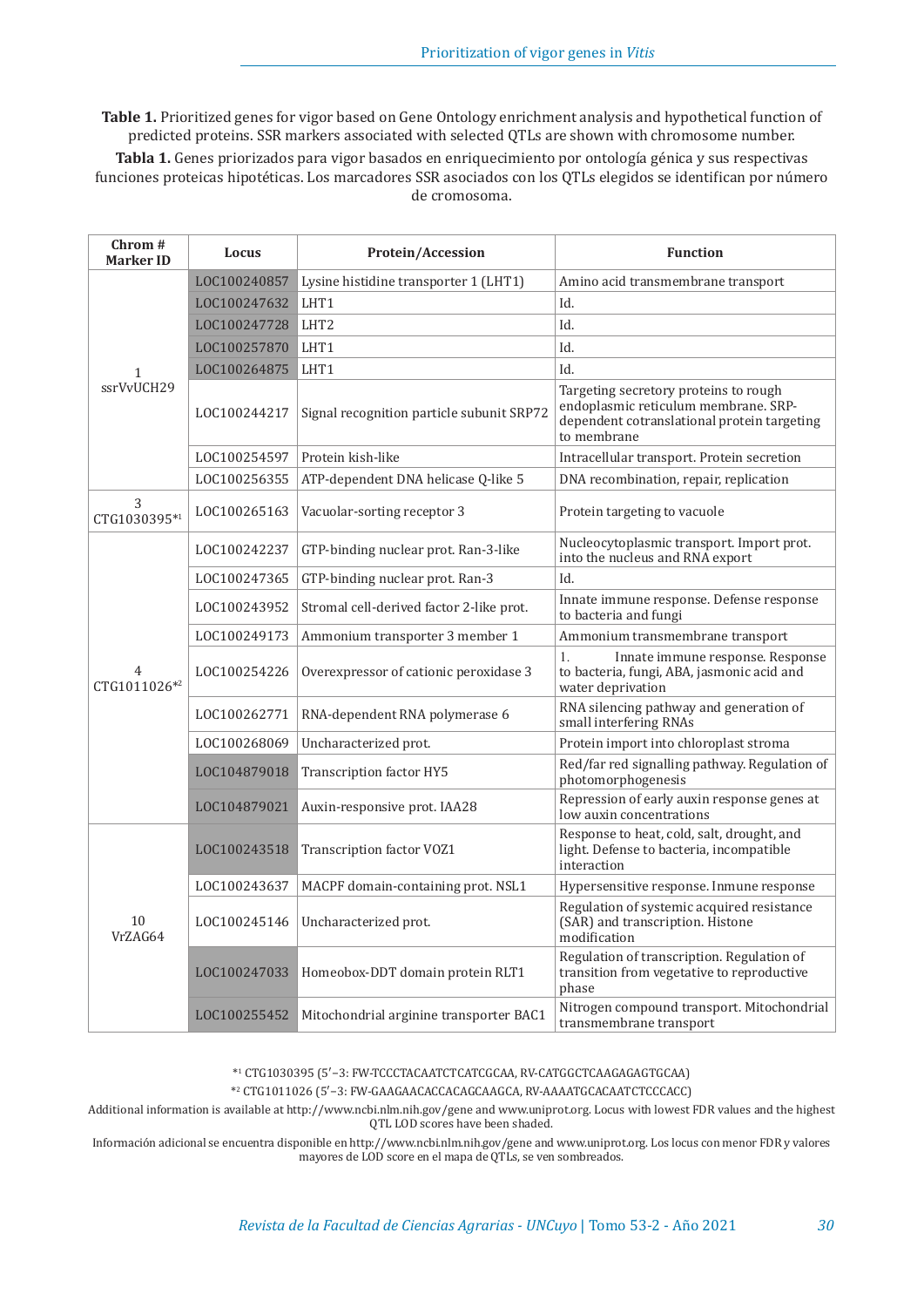**Table 1 (cont.).** Prioritized genes for vigor based on Gene Ontology enrichment analysis and hypothetical function of predicted proteins. SSR markers associated with selected QTLs are shown with chromosome number. **Tabla 1(cont.).** Genes priorizados para vigor basados en enroqiecimiento por ontología génica y sus respectivas funciones proteicas hipotéticas. Los marcadores SSR asociados con los QTLs elegidos se identifican por número de cromosoma.

| Chrom #<br><b>Marker ID</b> | Locus        | Protein/Accession                                               | <b>Function</b>                                                                                                                      |
|-----------------------------|--------------|-----------------------------------------------------------------|--------------------------------------------------------------------------------------------------------------------------------------|
| 14<br><b>UDV-095</b>        | LOC100242409 | Ribulose-phosphate 3-epimerase,<br>cytoplasmic isoform          | Carbohydrate metabolic process. Catalitic<br>activity                                                                                |
|                             | LOC100242213 | Sieve element occlusion B-like/                                 | Phloem development                                                                                                                   |
|                             | LOC100244128 | Sieve element occlusion B                                       | Id.                                                                                                                                  |
|                             | LOC100245845 | Sieve element occlusion B                                       | Id.                                                                                                                                  |
|                             | LOC100249294 | Sieve element occlusion B                                       | Id.                                                                                                                                  |
|                             | LOC100254392 | Sieve element occlusion B-like                                  | Id.                                                                                                                                  |
|                             | LOC100261056 | Sieve element occlusion B                                       | Id.                                                                                                                                  |
|                             | LOC100264492 | Sieve element occlusion B                                       | Id.                                                                                                                                  |
|                             | LOC100268167 | Sieve element occlusion B-like                                  | Id.                                                                                                                                  |
|                             | LOC100245735 | Cystinosin homolog                                              | L-cystine transmembrane transport                                                                                                    |
|                             | LOC100250884 | Cystinosin homolog                                              | Id.                                                                                                                                  |
|                             | LOC100248125 | Mitochondrial import receptor subunit<br><b>TOM20</b>           | Protein insertion into mitochondrial outer<br>membrane                                                                               |
|                             | LOC100254996 | Transport prot Sec61 subunit gamma                              | Protein transmembrane transport                                                                                                      |
|                             | LOC100258382 | Transcription and mRNA export factor<br>SUS1                    | Nitrogen compound transport. Regulation of<br>transcription                                                                          |
|                             | LOC100260066 | Chloride channel ClC4.                                          | Nitrate transmembrane transport. Chloride<br>transport                                                                               |
|                             | LOC100260965 | Ras-related protein RABB1b                                      | Nitrogen compound transport. Intracellular<br>protein transport                                                                      |
|                             | LOC100262761 | LHT1                                                            | Amino acid transmembrane transport                                                                                                   |
|                             | LOC100266172 | COP9 signalosome complex subunit 3                              | Positive regulation of G2/M transition of<br>mitotic cell cycle. Protein catabolic process                                           |
|                             | LOC100853255 | RPM1-interacting prot. 4                                        | Defense response signaling pathway. AvrRpt-<br>cleavage domain-containing prot                                                       |
|                             | LOC100250458 | Transport prot Sec61 subunit alpha                              | Protein transmembrane transport                                                                                                      |
|                             | LOC100255640 | IRK-interacting protein                                         | Negative gravitropism. Response to light                                                                                             |
| 19<br>VMC9A2.1              | LOC100257142 | Probable sodium/metabolite<br>cotransporter BASS1 chloroplastic | Nitrogen compound transport. Panthotenate<br>import across plasmamembrane                                                            |
|                             | LOC100257144 | Septum-promoting GTP-binding protein 1                          | GTPase activity. Intracellular protein<br>transport                                                                                  |
|                             | LOC100260711 | B-box zinc finger protein 22                                    | Anthocyanin-and chlorophyll biosynthetic<br>process. Chloroplast organization.<br>Photomorphogenesis. Regulation of<br>transcription |
|                             | LOC100264036 | TOM1-like protein 2                                             | Intracelullar protein transport                                                                                                      |
|                             | LOC100265800 | Ribokinase                                                      | Phosphorylation of ribose, can then be used<br>for sythesis of nucleotides and aminoacids, or<br>in pentose phosphate pathway        |
|                             | LOC100265921 | Ras-related protein Rab11D-like                                 | GTPase activity. Hyperosmotic salinity<br>response. Vesicle mediated transport                                                       |

\*<sup>1</sup> CTG1030395 (5′−3: FW-TCCCTACAATCTCATCGCAA, RV-CATGGCTCAAGAGAGTGCAA)

\*<sup>2</sup> CTG1011026 (5′−3: FW-GAAGAACACCACAGCAAGCA, RV-AAAATGCACAATCTCCCACC)

Additional information is available at http://www.ncbi.nlm.nih.gov/gene and www.uniprot.org. Locus with lowest FDR values and the highest QTL LOD scores have been shaded.

Información adicional se encuentra disponible en http://www.ncbi.nlm.nih.gov/gene and www.uniprot.org. Los locus con menor FDR y valores mayores de LOD score en el mapa de QTLs, se ven sombreados.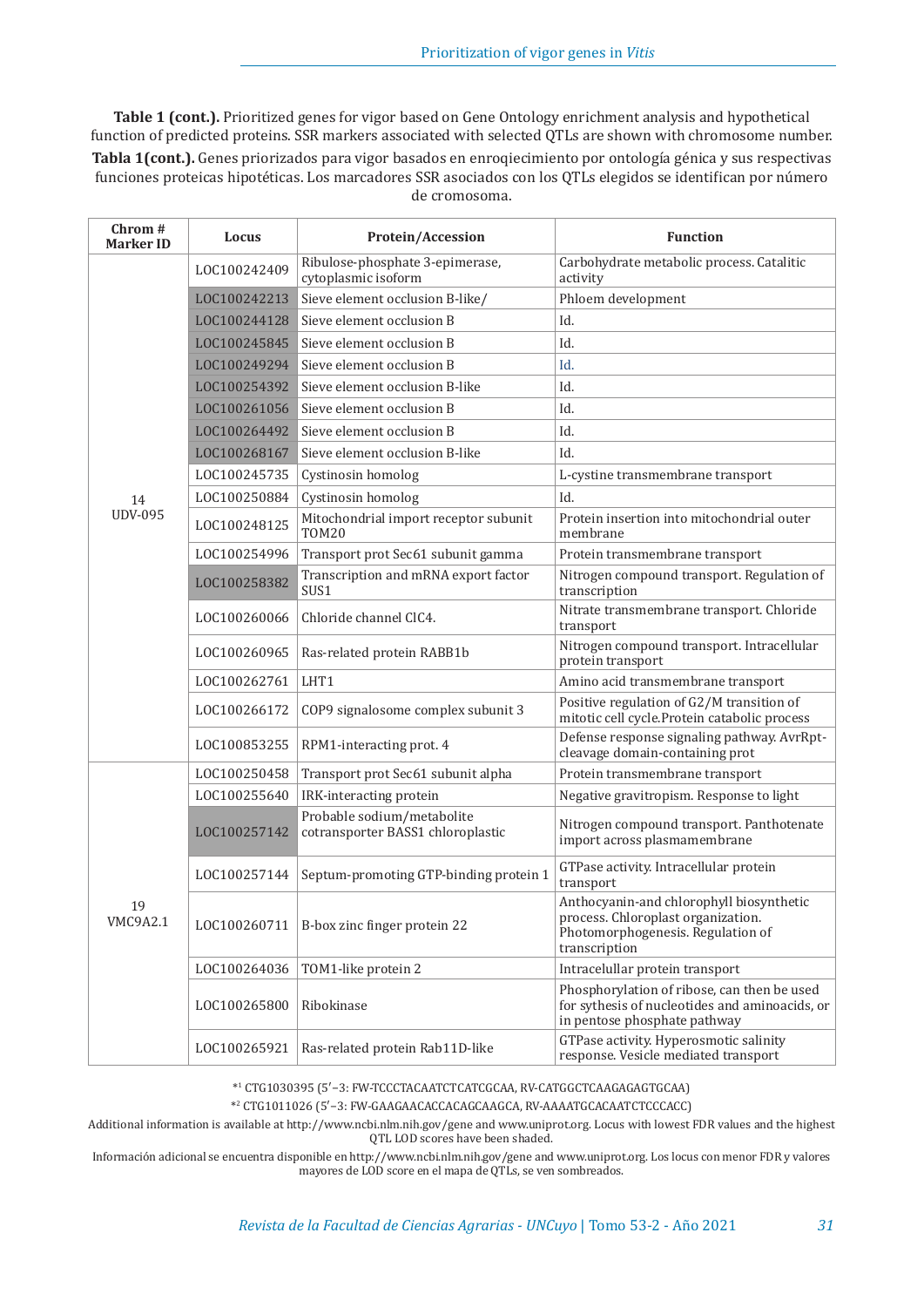

Lines connect genes to enriched GO terms (ranging from FDR 0.034 in black, to FDR  $1x10^{-9}$  in gold). Las líneas conetan los genes con los términos de enriquecimiento desde FDR 0,034 en negro hasta FDR 1x10<sup>-9</sup> en dorado).

**Figure 1.** Chromosome location of vigor-associated genes identified through GO functional enrichment. Genes and SSR markers showing GO categories enrichments (FDR<0.05) are indicated on chromosomes of *V vinifera.* **Figura 1.** Ubicación cromosómica de genes asociados a vigor identificados por enriquecimiento funcional GO (FDR<0,05) y marcadores SSR en los cromosomas de *V vinifera.*

> As mentioned, on chromosome 1, mostidentified genes encode for aminoacid transmembrane transporters (figure 1; table 1, page 30-31). Transmembrane aminoacid transport is associated with enhanced growth and high rates of protein synthesis (20). Nitrogen can be taken up from soil in various forms, being one of them amino acids, and is of considerable importance in vigor control, yield and berry quality (7). The fact that these genes are closely located, suggests some kind of structural regulation. It has been observed that root elongation and enlargement in the rootstock 110R, partly depend on transcriptomic regulations of sugar and protein transporter genes *SWEET* and *NRT1/PTR* in roots. This was found to facilitate carbohydrate and nitrogen accumulation, providing essential energy to 110R roots under drought (21).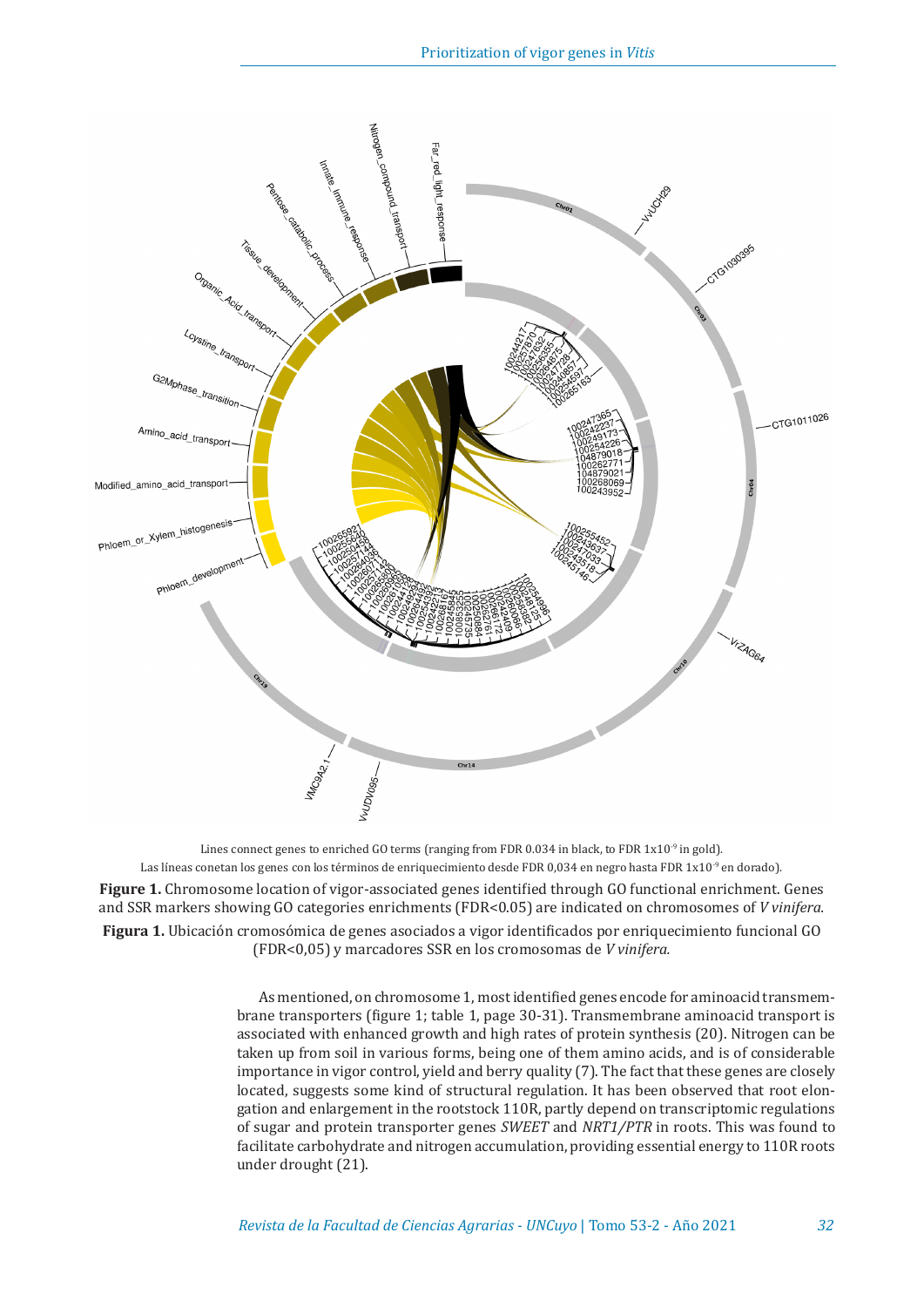In relation to the two importantTFs related to photomorphogenesis and auxins identified on chromosome 4, they are particularly intriguing given that they control the expression of several genes. The particularity of having both TFs in the same chromosomal region increases the probability of a synergistic response through coregulation. Indeed, the coordination between TFs in response to light and auxins was well established in *Arabidopsis thaliana* by Halliday, *et al.* (2009), who showed that light regulates growth of distant tissues from the site of light exposure through auxin production. Something similar was observed in *A. thaliana* by Hornitschek, *et al.* (2012), where phytochrome interacting factors 4 and 5 (*PIF4* and *PIF5*) regulated elongation growth by controlling the expression of genes that encode for auxin biosynthesis and signaling. Interestingly, TF 104879018 in our study is homologous to *HY5* of *A. thaliana*, which is found downstream in the signaling cascade of *PIF1*/*PIF3* (10). *HY5* promotes growth, especially through photosynthesis induction and higher nutrient uptake by roots. The other prioritized TF 104879021, is a homolog to the auxin-responsive protein IAA28 of *A. thaliana*, which plays a role in regulation of lateral root growth. In grapevines, kaolin, a mineral that reflects radiation from the leaf surface, produced an increase in IAA content. This treatment also caused higher values of stomatal conductance, net  $CO<sub>2</sub>$  assimilation rate, intrinsic water use efficiency, and a slight decrease in ABA (5). These results might be supported by the same mechanism connecting growth hormones and light interception. Therefore, vigor in grapevines may partly depend on promotion of photosynthesis, lateral root development and nitrate uptake, and these processes may be associated through the expression of genes downstream-regulated by TF 104879018 and TF 104879021.

Regarding the genes and TF found in chromosome 10, involved in biotic and abiotic stress responses, some authors have shown significant correlation between vigor and tolerance/ susceptibility to diseases that could induce different defense responses in the host plant (2). Vigorous plants may have developed stronger immune responses to defend themselves.

Considering our findings in chromosomes 14 and 19, many genes encode for proteins involved in phloem and xylem development. This function showed the major enrichment (figure 1 page 32; table 1, page 30-31), representing a key aspect for growth, as transport of water, nutrients, proteins and sugars is vital for the plant to develop. These functions are tightly correlated to auxins and soluble carbohydrates seasonal dynamics, since cambium activity and xylem/phloem development respond to this signaling in woody species. It has been observed that IAA and soluble carbohydrate dynamics directly affect xylem and phloem formation in trees (6). In addition, gibberellins increase carbon allocation to different organs by inducing accumulation of non-structural carbohydrates in leaves, enhancement of phloem area and expression of sugar transporters (16).

Our results may lead to deeper gene selection strategies, aiming at choosing a smaller number of genes. Candidates with the smallest enrichment FDR values that are associated with QTLs that explain the highest percentages of variation, constitute interesting targets. For quantitative characters, where positive feedbacks cause large effects, significant explanatory effects from 10% to 20%, may result in impressive effects. This strategy considers that both approaches, QTL mapping and GO enrichment, work at different levels. While QTLs indentify regions on chromosomes containing genes encoding for a certain trait, the enrichment process takes into account all the genes involved in a pathway related to that trait. In processes where numerous genes are involved, a meaningful change should include many of them. Consequently, transcription factors could produce phenotype differences even at higher FDR values. In our work, this last effort selected 16 genes and 4 TRFs as plausible candidates for further breeding studies (table 1, page 30-31). Further functional genomic studies should weigh the importance of these selected genes on the final phenotype.

#### **Conclusions**

In conclusion, this analysis allowed the detection of plausible candidate genes encoding for the components of key processes governing vegetative growth in *Vitis*. The analysis allowed the reduction of candidate gene number based on marker proximity and functional enrichment, clearly demonstrating a suitable shortcut for target-directed genome-guided breeding strategies. This approach is particularly useful when a map is not densely saturated.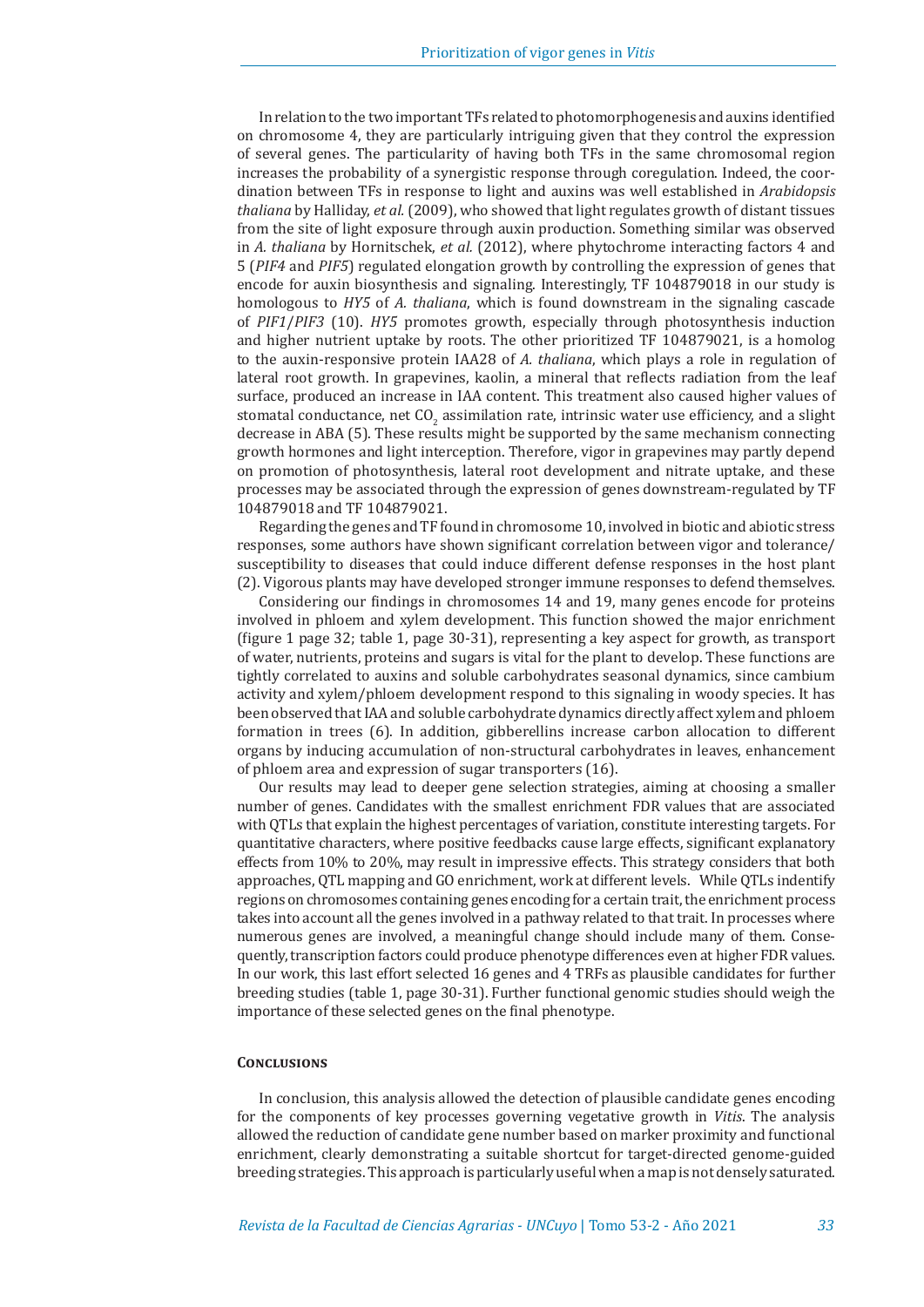Two TFs, which potentially enhance growth by relating light response to hormone activation, and then to photosynthesis and morphogenesis, are strong candidates for targeted breeding. The nitrogen transport encoding genes would allow this light/hormone promoted growth by facilitating amino acid/protein synthesis and transport. Phloem and xylem related genes would also be part of this process by enabling water and nutrient transport. All these functions need to be tightly correlated, since auxins and soluble carbohydrates seasonal dynamics play key roles in tissue growth, cambium activity and xylem/phloem development. Gene characterization in individuals of the Ramsey × Riparia Gloire progeny will be the topic for future research.

#### **References**

- 1. Bargsten, J. W.; Nap, J. P.; Sanchez-Perez, G. F.; Aalt, D. J. van Dijk.2014. Prioritization of candidate genes in QTL regions based on associations between traits and biological processes. BMC Plant Biol 14: 330 https://doi.org/10.1186/s12870-014-0330-3
- 2. Calonnec A.; Burie, J. B.; Langlais, M.; Guyader, S.; Saint-Jean, S.; Sache, I.; Tivoli, B. 2013. Impacts of plant growth and architecture on pathogen processes and their consequences for epidemic behaviour. Eur J Plant Pathol 135: 479-497. doi: 10.1007/s10658-012-0111-5
- 3. Cipriani, G.; Di Gaspero, G.; Canaguier, A.; Jusseaume, J.; Tassin, J.; Lemainque, A.; Thareau, V.; Adam-Blondon, A. F.; Testolin, R. 2011. Molecular linkage maps: strategies, resources and achievements. In: Adam-Blondon AF, Martinez Zapater JM, Kole C (eds). Genetics, genomics and breeding of grapes. Science Publishers and CRC Press. 111-136. doi: 10.1201/b10948
- 4. Correa, J.; Mamani, M.; Muñoz-Espinoza, C.; Laborie, D.; Muñoz, C.; Pinto, M.; Hinrichsen, P. 2014. Heritability and identification of QTLs and underlying candidate genes associated with the architecture of the grapevine cluster (Vitis vinifera L.). Theoretical and applied genetics. 127(5): 1143-1162. doi: https://doi.org/10.1007/s00122-014-2286-y
- 5. Dinis, L. T.; Bernardo, S.; Luzio, A.; Pinto, G.; Meijón, M.; Pintó-Marijuan, M.; Cotado, A.; Correia, C.; Moutinho Pereira, J. 2018. Kaolin modulates ABA and IAA dynamics and physiology of grapevine under Mediterranean summer stress. J Plant Physiol. 220: 181-192. doi: 10.1016/j.jplph.2017.11.007
- 6. Fajstavr, M.; Paschová, Z.; Giagli, K.; Vavrčík, H.; Gryc, V.; Urban, J. 2018. Auxin (IAA) and soluble carbohydrate seasonal dynamics monitored during xylogenesis and phloemogenesis in Scots pine. Forest. 11: 553-562. doi: 10.3832/ifor2734-011
- 7. Gatti, M.; Squeri, C.; Garavani, A.; Frioni, T.; Dosso, P.; Diti, I.; Poni, S. 2019. Effects of variable rate nitrogen application on cv Barbera performance: yield and grape composition. Am J Enol Vitic. 70:188-200. doi: 10.5344/ajev.2019.18072
- 8. Ge, S. X.; Jung, D.; Yao, R. 2020. ShinyGO: a graphical gene-set enrichment tool for animals and plants. Bioinformatics. 36: 2628-2629. doi: 10.1093/bioinformatics/btz931
- 9. Girollet, N.; Rubio, B.; López-Roques, C.; Valière, S.; Ollat, N.; Bert, P. F. 2019. De novo phased assembly of the *Vitis riparia* grape genome. Sci Data. 6: 127. doi: 10.1038/s41597-019-0133-3
- 10. Halliday, K. J.; Martínez-García, J. F.; Josse, E. M. 2009. Integration of light and auxin signaling. Cold Spring Harb Perspect Biol. 1:a001586. doi: 10.1101/cshperspect.a001586
- 11. Hornitschek, P.; Kohnen, M. V.; Lorrain, S.; Rougemont, J.; Ljung, K.; López-Vidriero, I.; Franco-Zorrilla, J. M.; Solano, R.; Trevisan, M.; Pradervand, S.; Xenarios, I.; Fankhauser, C. 2012. Phytochrome interacting factors 4 and 5 control seedling growth in changing light conditions by directly controlling auxin signaling. Plant J. 71: 699-711. doi: 10.1111/j.1365-313X.2012.05033.x
- 12. Hugalde, I. P.; Riaz, S.; Agüero, C. B.; Vila, H.; Gomez Talquenca, S.; Walker, M. A. 2019. Studying growth and vigor as quantitative traits in grapevine populations. In: Maia RT, de Araújo Campos M (eds). Integrated View of Population Genetics. IntechOPen. doi: 10.5772/intechopen.82537
- 13. Lang, C. P.; Merkt, N.; Zörb, C. 2018. Different nitrogen (N) forms affect responses to N form and N supply of rootstocks and grafted grapevines. Plant Sci. 277: 311-321. doi: 10.1016/j. plantsci.2018.10.004
- 14. Liang, Z.; Duan, S.; Sheng, J.; Zhu, S.; Ni, X.; Shao, J.; Liu, C.; Nick, P.; Du, F.; Fan, P.; Mao, R.; Zhu, Y.; Deng, W.; Yang, M.; Huang, H.; Liu, Y.; Ding, Y.; Liu, X.; Jiang, J.; Zhu, Y.; Li, S.; He, X.; Chen, W.; Dong, Y. 2019. Wholegenome resequencing of 472 *Vitis* accessions for grapevine diversity and demographic history analyses. Nat Commun. 10: 1190. doi: 10.1038/s41467-019-09135-8
- 15. Lowe, K. M.; Walker, M. A. 2006. Genetic linkage map of the interspecific grape rootstock cross Ramsey (*Vitis champinii*) × Riparia Gloire (*Vitis riparia*). Theor Appl Genet. 112: 1582- 1592. doi: 10.1007/s00122-006-0264-8
- 16. Murcia, G.; Pontin, M.; Reinoso, H.; Baraldi, R.; Bertazza, G.; Gómez-Talquenca, S.; Bottini, R.; Piccoli, P. N. 2016. ABA and GA3 increase carbon allocation in different organs of grapevine plants by inducing accumulation of non-structural carbohydrates in leaves, enhancement of phloem area and expression of sugar transporters. Physiol Plant. 156: 323-337. doi: 10.1111/ppl.12390